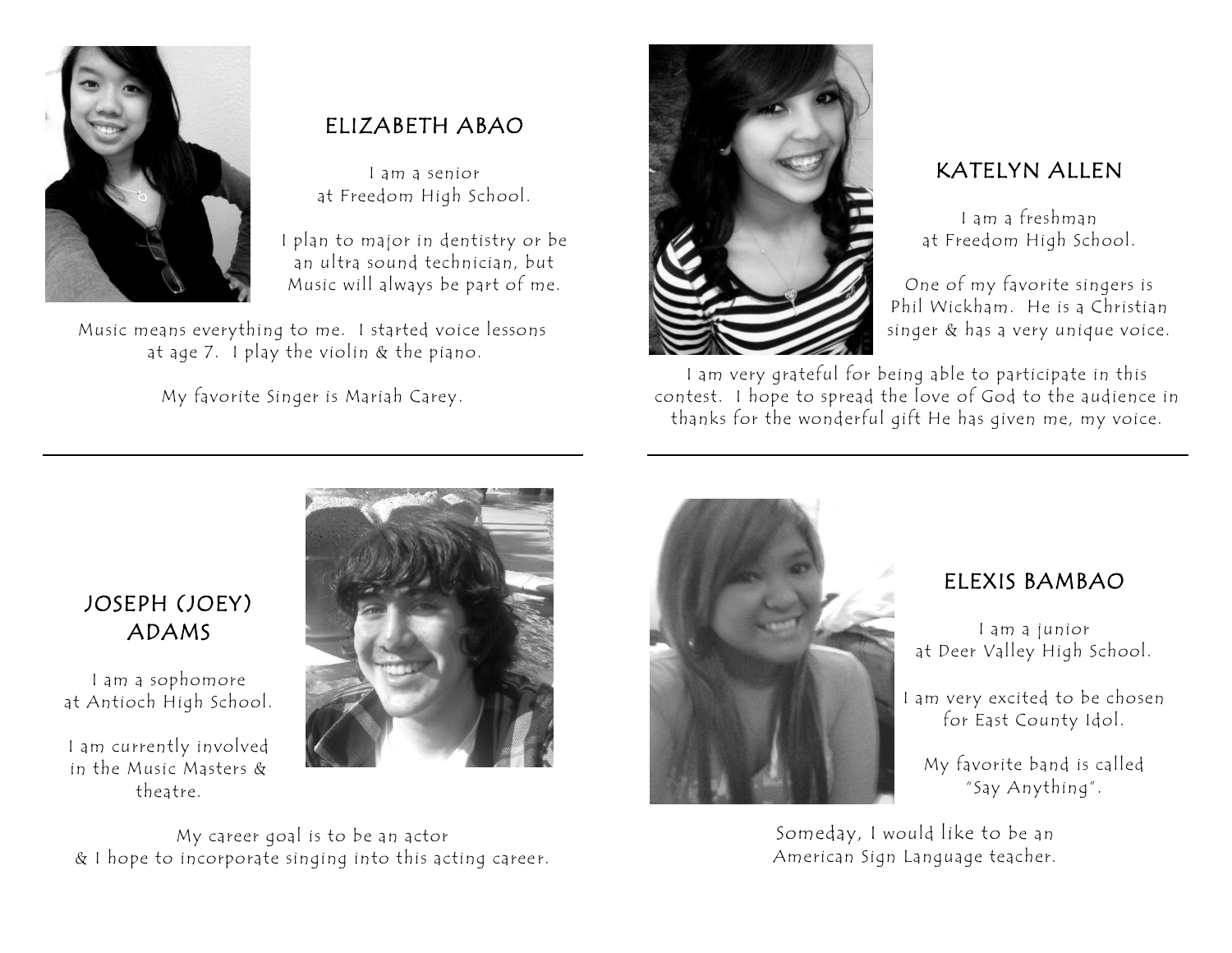#### ROSS BRONZAN

I am a senior at Heritage High School.

I am excited to be competing for the 2<sup>nd</sup> time in East County Idol.



I will be attending Cal State Long Beach in pursuit of a Music Performance degree this coming fall. My other hobbies include acting, playing music & sports.

I would like to thank my voice teacher Nuhad Levassuer for believing always that I could go far with my musical abilities.



#### DELANEY GILFOY

I am a sophomore at Liberty High School.

My two favorite singers are Carrie Underwood & Celine Dion.

I am so excited to compete in the East County Idol.

I want to thank everyone for all the love & encouragement.



#### SAMANTHA (SAMI) BUSTOS

I am a junior at Heritage High School.

I love singing & dancing around my room to Carrie Underwood.

I am super excited for this show & I can't wait to share my love of music with the audience. Don't forget to cheer for me!

## ASHLEY GOINS

I am a junior at Deer Valley High School.

I plan to go to college & major in nursing with a minor in performing arts.



I am very excited to be a part of this competition & I wish all competitors good luck.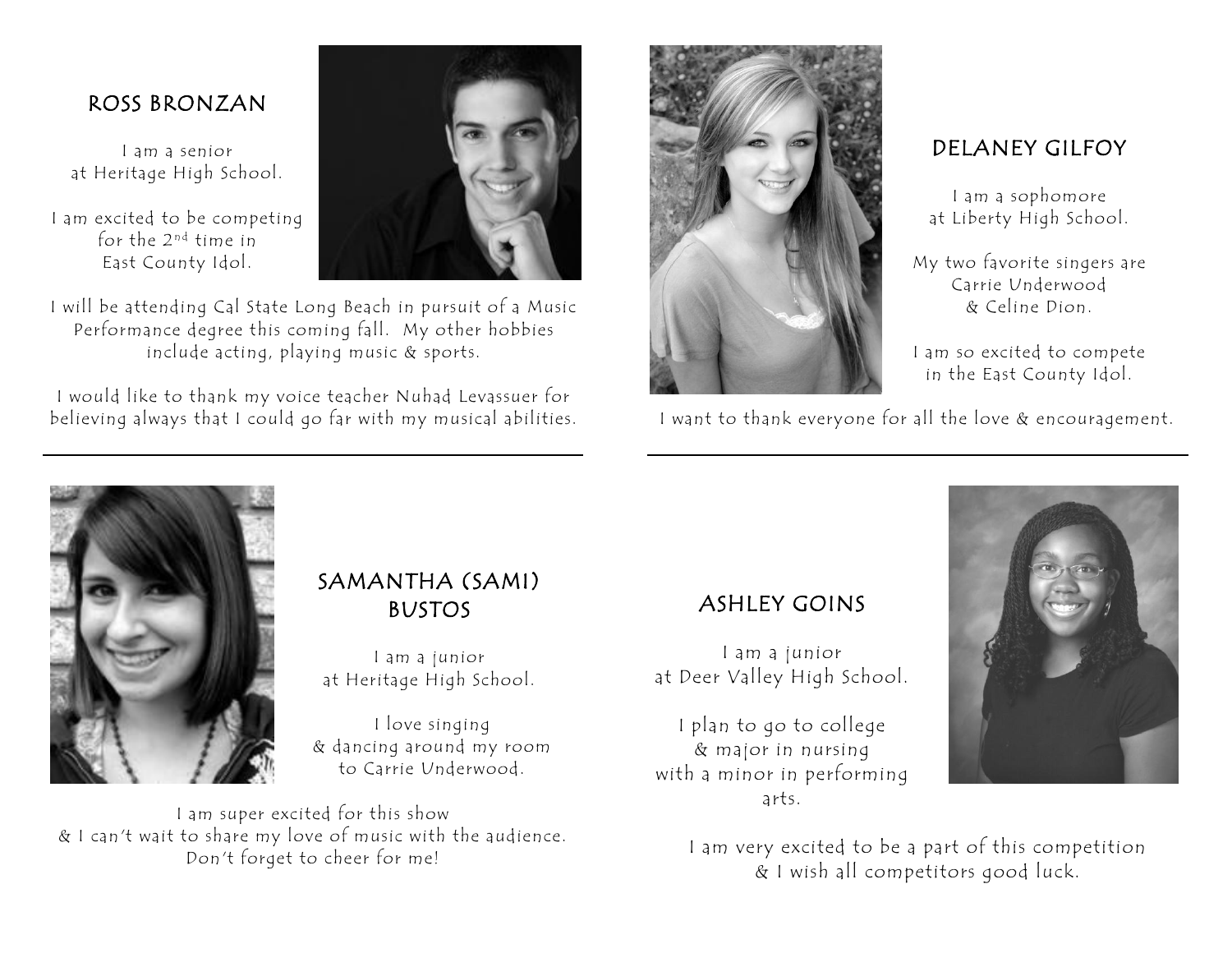#### BRIAN JOKSCH

I am a junior at Heritage High School.

I don't have a favorite band, but I enjoy listening to "MercyMe" & "Owl City".



I am excited to be part of East County Idol.

I dream of doing something big in a singing career that will impact the lives of many. Though in whatever I do, I will give God the glory & glorify Him in all that I do.

### STORM LEVER

I am a junior at Bentley High School.

Some of my favorite singers are Audra Mcdonald & Lea Michele.

I am excited to participate in this year's East County Idol.



Singing is my passion. It has shaped who I am & I look forward to singing before the eyes of God & those residing in East County. Thank you for the opportunity.



#### EMMA LAHMANN

I am a sophomore currently homeschooled & taking courses at Los Medanos College

One of my favorite singers is Cristina Aguilera. Her voice & style continue to inspire me.

I am very excited to be chosen as an East County Idol fin alist & hope this is a positive experience for all the finalists.

# CHRIS ORCUTT

I am a senior at Deer Valley High School.

I have been singing, playing guitar & writing my own music for 4 years now.

> I love to perform & hope everybody enjoys my music. Thank you!

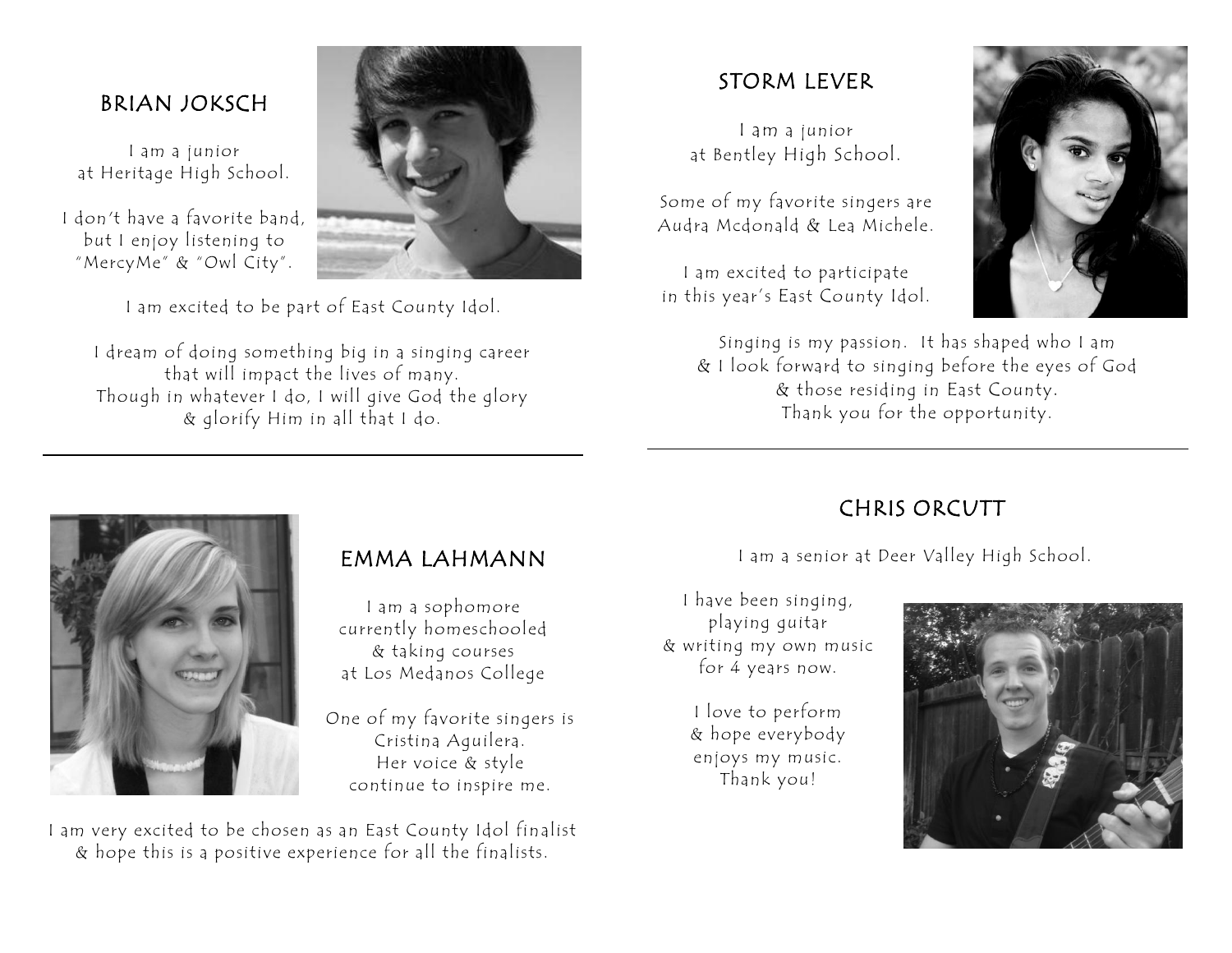

## ELIZABETH PANDREA

I am a junior at Deer Valley High School.

Currently, my favorite band is "Paramore".

I love performing; however I don't plan on pursuing this career. My dream is to become a pediatric nurse.



## DANA PAYNE

I am a senior at Deer Valley High School.

My favorite singer is Beyonce (I love her stage presence).

> I am truly blessed with this opportunity & hope that my gift only takes me further.



## JORDAN SMITH

I am a senior at Berean Christian High School.

My favorite artists include Josh Groban, Michael Buble, & Andrea Bocelli.

With my love for singing and acting, I hope to one day have a successful career performing on Broadway.

I would like to thank the Antioch Music Foundation for this amazing opportunity, my incredible vocal coach Nuhad Levesseur & friends & family for their constant love & support.

## XAVIER ALI TRAVIS

I am a senior at Antioch High School.



I am delighted to be a part of East County Idol again for my senior year!

I love singing & I have great passion for music, theatre & acting & music, as well as illustration, animation & storytelling. I love to create animated cartoons because it combines all my interests into one media.

I would like to thank my amazing family & friends, Becky Williams for always being there for me, my music & acting teachers, Ron Molina & Sean O'Neil, & all of my directors & teachers from my plays & performances who helped me grow as a performer & person.